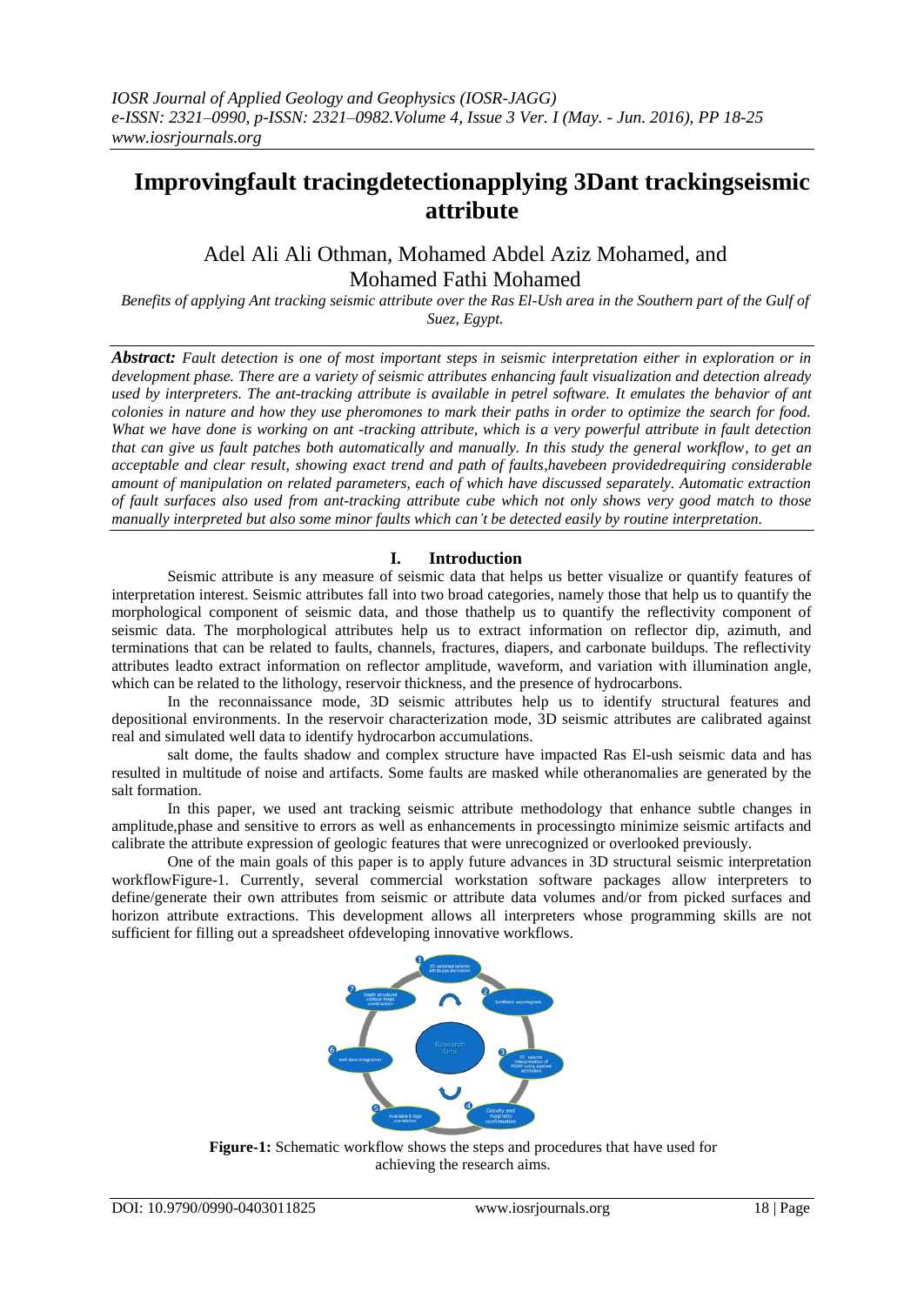## **II. Geological Framework**

The Late Cenozoic Gulf of Suez Basin in Egypt is one of the best-studied examples of a continental rift. It is a failed intercontinental rift that forms the NW- SE trending continuation of the Red Sea rift system and has highly deformed Paleozoic-Cenozoic successions, with proven hydrocarbon reservesand excellent hydrocarbon potential with prospective sedimentary basin area measuring 19000 km<sup>2</sup>. It is considered as a prolific oil province rift basin in Africa and Middle East (Al Sharhan, 2003). The opening of the Gulf of Suez was initiated during the Late Oligocene to Early Miocene by NE-SW separation of the African and Arabian plates. This opening was culminated with the Red Sea breakup in the Serravalian stage of the Miocene. The Gulf of Suez region was brought to its present configuration by the rift tectonics since latest Oligocene to Early Miocene (~25 Ma ago), which resulted in many tilted fault blocks of varying dimensions. These blocks were continuously active most of the Miocene time. The continuous rising and sinking contributed to great thickness and facies variations of the Miocene sediments. Several significant basins ward unconformities occur in the Gulf of Suez. These surfaces were primarily formed in response to regional tectonic adjustments associated with different phases of rift evolution (Dolson et al., 2001). The Gulf of Suez has been the focus of hydrocarbon exploration for over 100 years. The rift is up to 80 km wide and 300 km long, and comprises a series of classic half- graben tilted fault blocks, typically <20km wide and up to 50km long. The dip polarity of the fault blocks and their bounding faults change along the length of the rift, dividing the rift into three distinct largescale half grabens. They alternate in polarity along the rift axis and are separated by major accommodation zones. One accommodation zone is located in the vicinity of the Morgan oil field and the second is situated east of the Galala Plateaux at Wadi Araba (Bosworth, 1985; Collette et al., 1988; Patton et al., 1994;Moustafa, 1996).

The stratigraphic setting and tectonic evolution of the Suez Gulf have been dealt by several authors: Said (1962), Beleity et al(1986), Barakat et al (1986), Moretti and Collette (1987), Meshref (1990), Tawfik et al (1992), Darwish and El-Araby (1993), Moustafa (1993 & 1996), Moustafa and El-Raey (1993), El-Barkooky and EL-Araby (1998), Bosworth and McClay (2001), Young et al (2003), El-Barkooky et al (2006), Leppard and Gawthorpe (2006), El-Azabi and EL-Araby (2007), El-Araby et al (2009) and others.

Major pre- and syn-rift source rocks have potential to yield oil and/or gas and are mature enough in the deep kitchens to generate hydrocarbons.

The pre-rift reservoirs in the Gulf of Suez include Precambrian fractured granite, Paleozoic- Lower Cretaceous sandstone (Sandstone of Nubian facies), Upper Cretaceous sandstone (i.e. Raha and Matulla Formations) and fractured Eocene Thebes Formation. The syn-rift reservoirs are represented by both sandstone and limestonefacies belonging to Nukhul, Rudeis, Kareem and Belayim Formations.

Ras el Ush field, located in the southern part of the Gulf of Suez and is an offshore oil field located in the eastern side of Gabal El- Zeit (Figure-2), belongs to the southern sub province of the Gulf of Suez. All wells in this field are drilled directionally from land behind the coastline. They were drilled almost normal to the bedding of the strata at an average deviation angle of 60° to the northeast and east directions.

Ras El Ush Oil Field was discovered in February 1995. The production from this field started in early 1996, and presently producing from seven wells. These wells were drilled from shore with record deviation. The production comes from two pay zones, the Matulla sands with crude gravity of 34 API and Nubia sands with crude gravity 36 API. The daily production from the Field had peaked to 16,000 barrels in early 1998.

Ras El Ush Field in the centrally located Gebel El Zeit basement range, between East Zeit Trough, to the east and Gemsa Basin to the west. The granites basement complex of Gebel El Zeit represents the raised and eroded edge of a large rotated fault block. Southwest dipping Pre-Miocene, Miocene and younger sediments lie over the west side of the Gebel and become thicker into the large asymmetric Gemsa Basin. This is where the younger units fill successively underlying the sedimentary wedge.

The Western flank region of Gebel El Zeit isdissected by a series of easterly dipping, clysmic trending faults and NE-SW cross faults. Pre-Miocene sediments in the subsurface can read maximum dip rate of 35-40˚ to the South West in contrast to 15-20˚South West dip observed in the shallower Miocene and younger units to the East.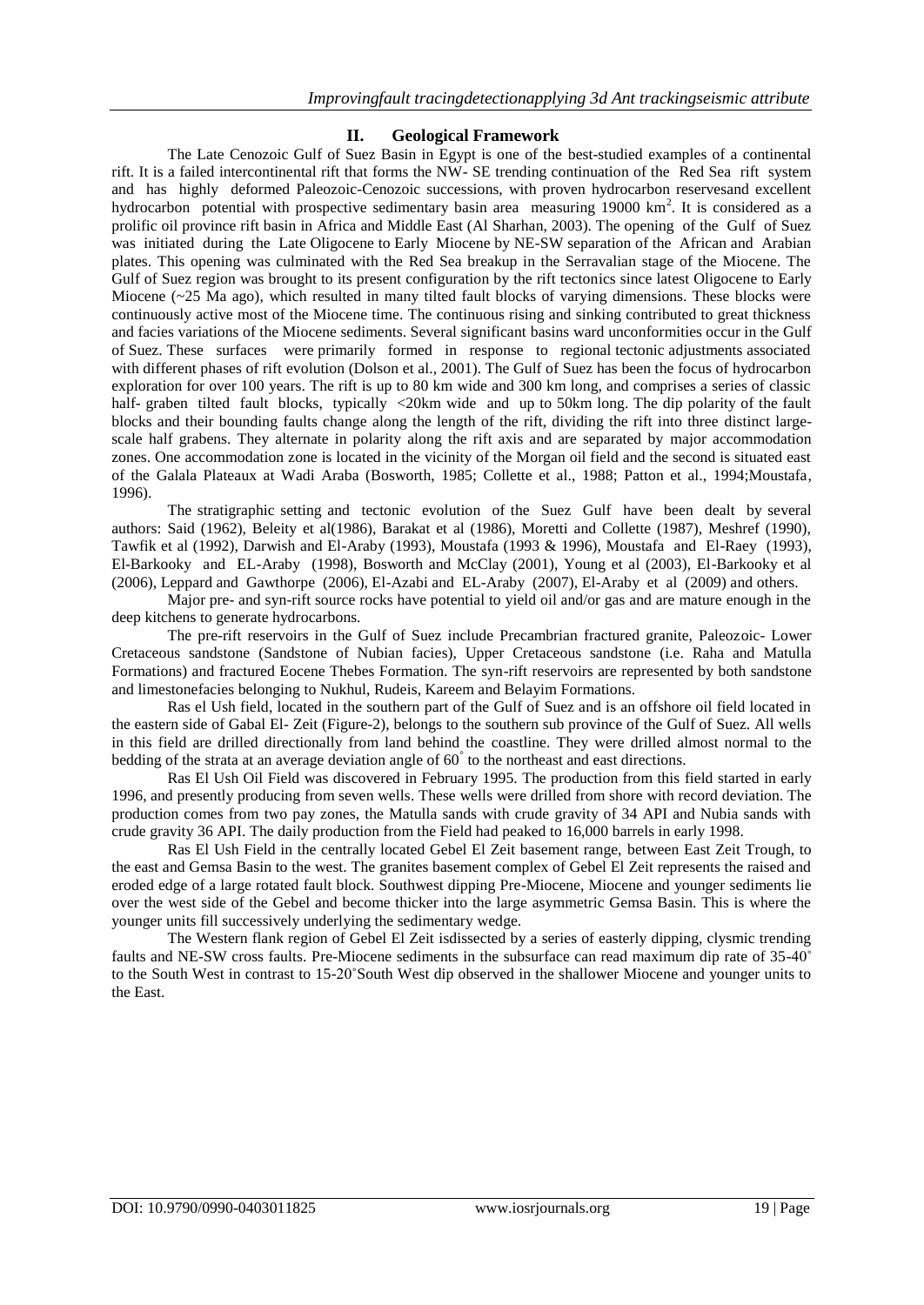

**Figure 2:** Structural map of the Gulf of Suez (Mcclay & Khalil-2009) associated with the location map of REU field, Egypt.

The interpretation of the major structural highs are based on the fault transfer model in which the cross fault link the individual segment of NW-SE high trend, along which proven Ras El Ush oil Field is located. These blocks seems to be offset-right stepping along the oblique faults. Untested structural high blocks were defined by this fault mechanism and were ingood agreement with applied selected 3D seismic attributes. Ras El Ush trend would be high prospective and might reveal potential prospects (Mohamed Saleh et al 2009).

In Ras el Ush field, the main producing pay zones are represented by: Coniacian-Santonian Matulla Formation and Paleozoic-Lower Cretaceous Nubia Sandstone.

The stratigraphic section can be divided into three main tectonostratigraphic units: The pre-rift, syn-rift, and post rift unitsFigure-3 Unit-I is represented by the pre-Miocene rocks that existed before the opening of the rift. These rocks include the Pre-Camprian basement, Nubia Formation, Raha Formation in specific areas, Matulla Formation, Brown Limestone Formation, Sudr chalk Formation, Esna Shale Formation, and Thebes Formation. Unit-II is represented by the Miocene rocks deposited during the tectonic subsidence of the Suez rift in the study area; the syn-rift rocks include Basal Miocene Formation, Belayim Formation, South Gharip Formation, and Zeit Formation. Unit-III is represented by Pliocene Recent sediments which were deposited after the waning of tectonic subsidence of the rift.



**Figure-3:**Generalized Stratigraphic Section and Hydrocarbon Habitat (Petrozeit 2011) of Ras El-Ush Field, Gulf of Suez, Egypt

## **III. Theory**

Seismic attributes extract information from seismic reflection data that can be used for qualitative and quantitative interpretation. Attributes are used by geologists, geophysicists, and petrophysicists to map features from basin to reservoir scale. Some attributes, such as seismic amplitude, envelope, RMS amplitude, spectral magnitude, acoustic impedance, elastic impedance, and AVO are directly sensitive to changes in seismic impedance. Other attributes such as peak-to-trough thickness, peak frequency, and bandwidth are sensitive to layer thicknesses. Both classes of attributes can be quantitatively correlated to well control using multivariate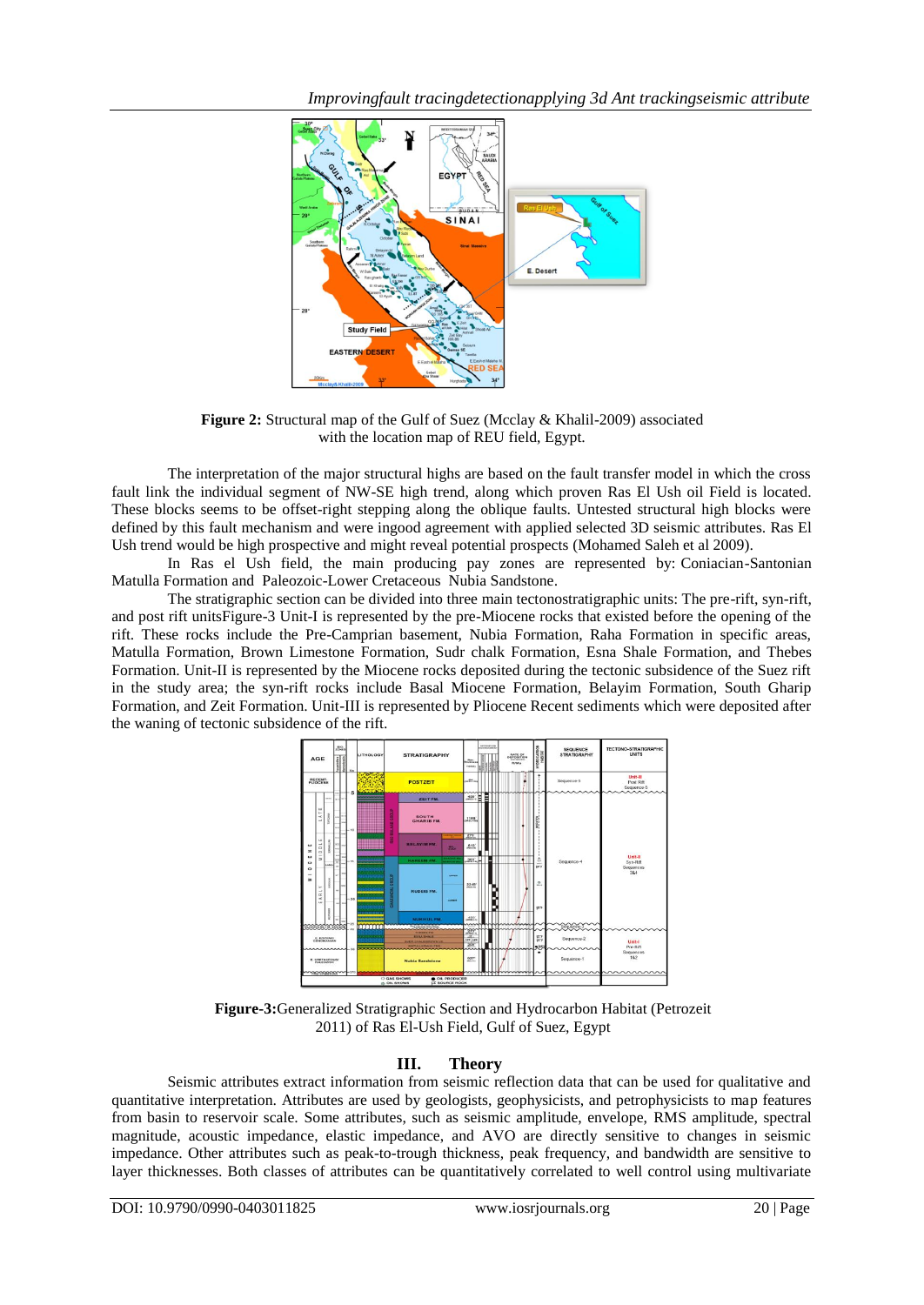analysis, geostatistics, or neural networks. Seismic attributes such as coherence, Sobel filter-based edge detectors, amplitude gradients, dip-azimuth, curvature, and gray-level co-occurrence matrix measures are directly sensitive to seismic textures and morphology. Geologic models of deposition and structural deformation, coupled with seismic stratigraphy principles and seismic geomorphology, allow us to qualitatively predict geologic facies.In this paper, we present results from the most useful 3D seismic Ant tracking attributeanalyses, dependent on the need of the geological featuresto enhance the detection of the clysmic faultoffsetting amount and the minor and major cross faults that passed through the study field.

### **IV. Ant tracking technique**

Ant tracking attributeis an excellent technique for delineating geological boundaries (faults, stratigraphic contacts, etc.). It allows accelerated evaluation of large data sets.Also, it has the ability to provide quantitative estimate of fault/fracture presence andoften enhances stratigraphic information that is otherwise difficult to extract.

This unique algorithm is part of an [innovative workflowt](mk:@MSITStore:C:\Program%20Files%20(x86)\Schlumberger\Petrel%202008\Help\Petrel.chm::/xml/anttrackingworkflow.html)hat introduces a new paradigm in fault interpretation. The procedure consists of four steps. The first step is to condition the seismic data by reducing noise in the data. The second step enhances the spatial discontinuities in the seismic data (fault attribute generation, edge detection). The third step, which generates the Ant track volume, significantly improves the fault attributes by suppressing noise and remains of non-faulting events. This is achieved by emulating the behavior of ant colonies in nature and how they use foramens to mark their paths in order to optimize the search for food. Similarly, "artificial ants" are put as seeds on a seismic discontinuity volume to look for fault zones. Virtual pheromones deployed by the ants capture information related to the fault zones in the volume. The result is an attribute volume that shows fault zones very sharp and detailed.

Ant Tracking is a CPU-intensive process. It is advisable to use a small-cropped volume first to test the parameters before attempting to calculate larger areas. As a rule of thumb, account for 20 min. of calculation for a 100-Megabyte volume using a machine with 2- Gigabyte of RAM and 1.7 GHz of CPU-clock. The time it takes to generate a volume will depend heavily on the amount of discontinuities that are present in the input volume and on the mode you are running the Ant tracking.

A coherent signal tracker is based on "swarm intelligence" to find optimal connectivity for fault features within an edge detected volume. The results are the basis for interpretation automation and allow the unique capability for orientation filtering.

As a first step in the Ant-track algorithm, each agent makes an initial estimate of orientation for the identified local maximum within the agent's territory (Ant boundary parameter). This orientation estimate will define the tracking direction for that agent. Within the program, the agents are restricted to a maximum of 15% deviation from this original orientation estimate. Also, the movement of the ant agents isperformed in steps (Ant step size), a step being defined in voxels (Figure-4).Ant Boundaries are defined by a radius, in voxels for the distribution of the Ant agents. If the agent is unable to identify a local maximum or make an orientation estimate within this radius, the agent will be exterminated.

In the general,Ant tracking workflow, preprocessing(Figure-5) can involve preparing the seismic with structural smoothing, filtering or other attributes, followed by discontinuity attributes such as chaos (Randen et al., 2000) or variance (Van Bemmel and Pepper, 2000). The resultant volume(s) are tracked by the "ant" agents, which are tuned to follow the desired faults while avoiding known noise sources (e.g. survey overprint).



**Figure-4:** 2D Schematic illustrating the behavior of ant track attribute to search for the discontinuities inside the 3D cube.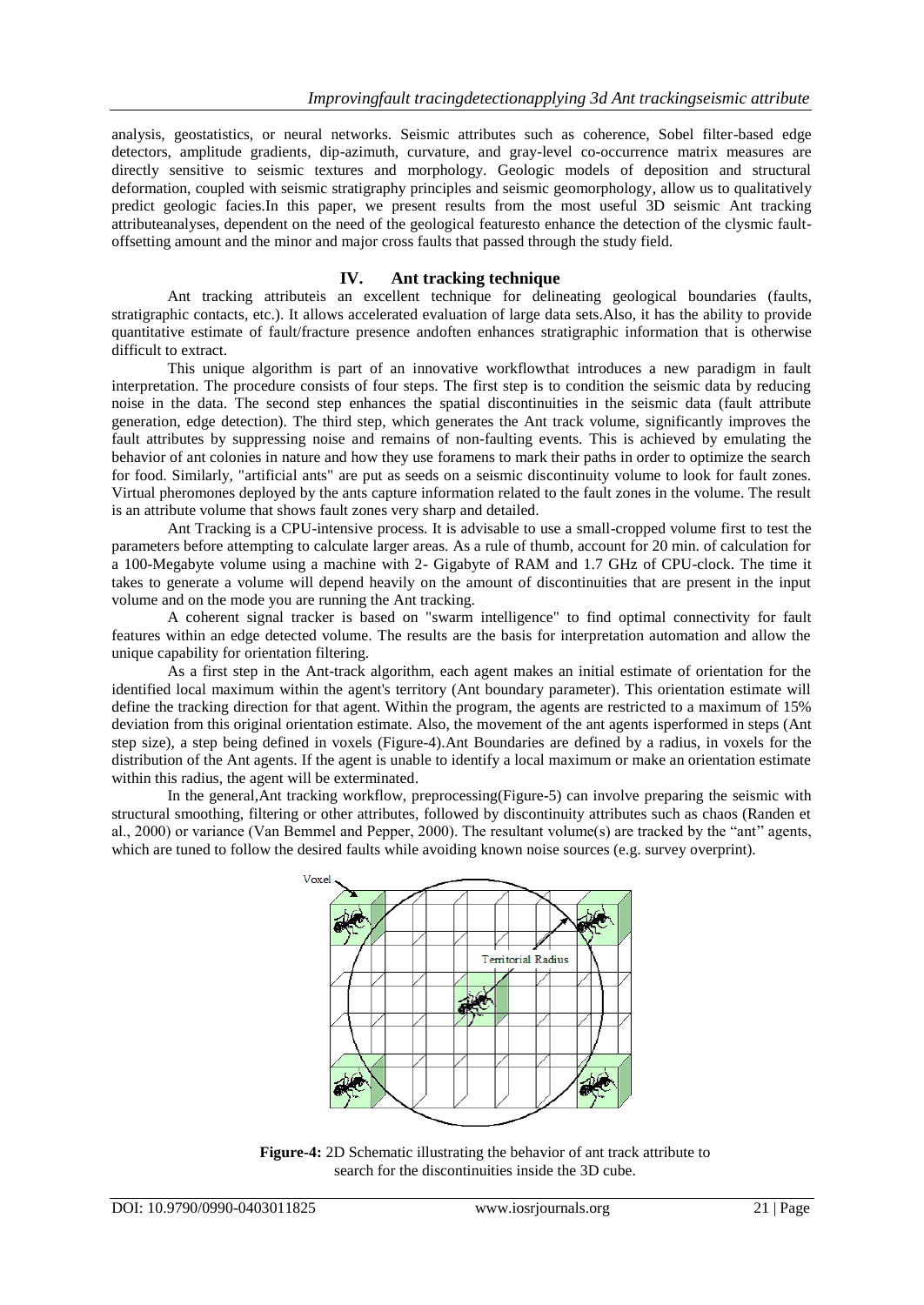

**Figure-5:** Schematic workflow showing the steps that have done before ant tracking attribute.

## **V. Ant Tracking Workflow**

The patent pending Ant Tracking algorithm automatically extracts fault surfaces from fault attributes. The algorithm uses the principles from ant colony systems to extract surfaces appearing like trends in very noisy data. Intelligent software agents ("ants") will try to extract features in the attribute corresponding to expectations about the faults. True fault information in the attribute should fulfill these expectations and be extracted by many ants, whereas noise and remains of reflectors should be extracted by no ants or by only single ants (in which case they will be deleted). The approach is fully 3D and is able to take advantage of surface information in the surrounding voxels. This makes it possible to derive detailed information from the attribute. By writing the extracted surfaces back to a volume, we get what is referred to as an enhanced attribute, or ant track cube. This cube contains only what is likely to be true fault information.

The process can be divided into four main activities: (1) seismic conditioning, (2) edge detection, (3) edge enhancement, and (4) interactive interpretation (surface extraction). A collection of surface segments andfault patches can be extracted after the generation of the ant-track attribute. This is a volume of fault surface "pieces" having a high confidence of connectedness, which can be interactively merged into complete fault surfaces using the process. The main workflow can be seen in the illustration of Figure-6.



**Figure-6:** 3D Ant-track workflow illustrating the 3D approach for the attributed cube.

- 1. First, the original seismic data shouldbe processed or conditioned using the structural smoothing option with the fault edge preservation option.
- 2. Then a Variance cube needs to be generated that will contain all the discontinuities.
- 3. Alternatively, the Chaos attribute can be generated instead.
- 4. Either the Variance cube or the Chaos cube can be used as input for the Ant Tracking process.
- 5. Any other input that enhances discontinuities can also be used (like Coherency for example). This volume needs to be loaded to Petrel first, either using the SEG-Y loader or the Open-Spirit connectivity.
- 6. Next, the Ant Tracking algorithm generates an enhanced Ant cube. This cube can be used for manual fault interpretation or, preferably, as input into the Automatic fault extraction process.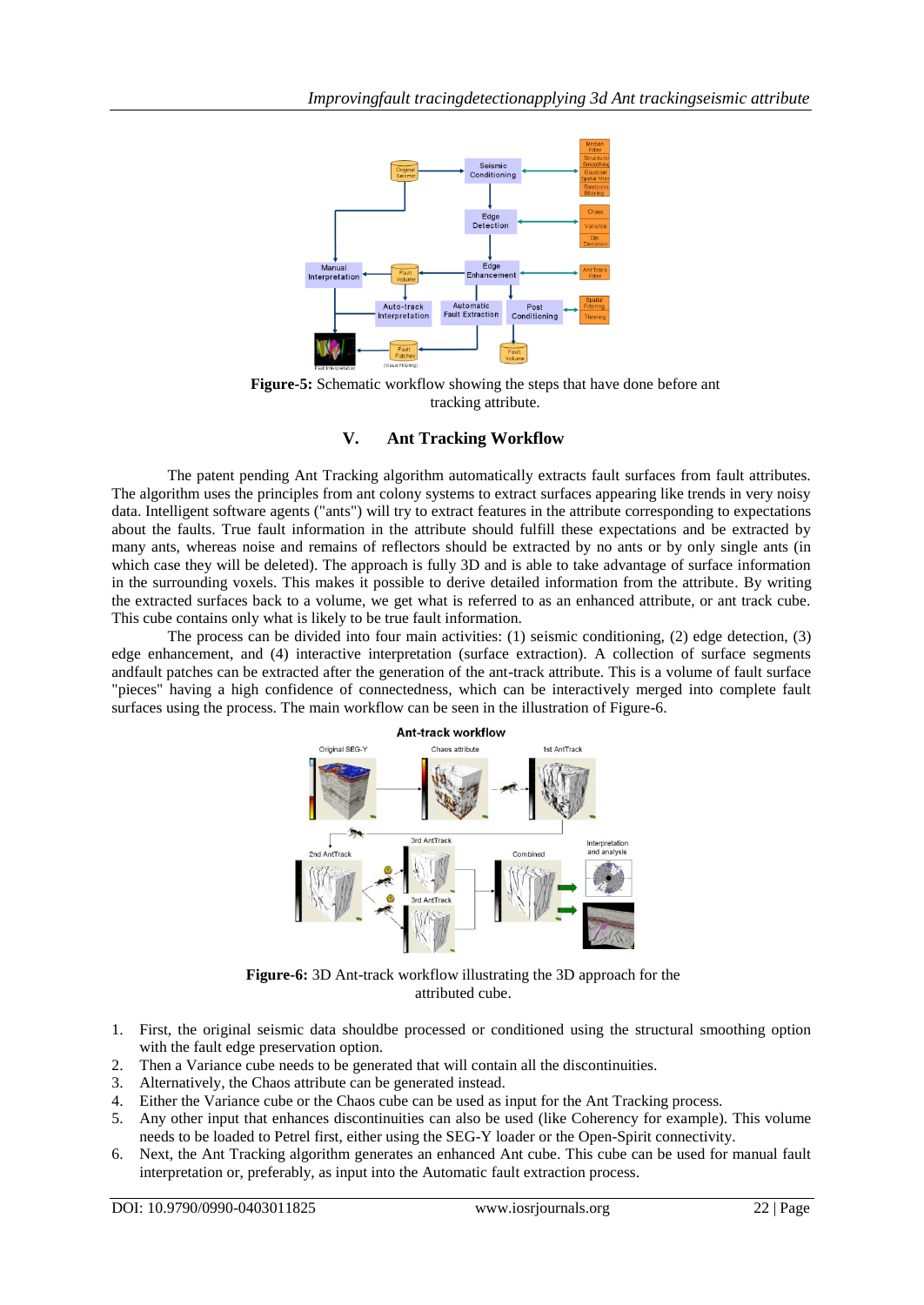- 7. If the [Automatic fault extraction](mk:@MSITStore:C:\Program%20Files%20(x86)\Schlumberger\Petrel%202008\Help\Petrel.chm::/xml/automaticfaultextraction.html) process is used, based on the set parameters, extracted surfaces will be generated and saved under a separate folder.
- 8. The new workflow is a top-down approach, where the interpreter interacts with automatically extracted fault surfaces in a 3D canvas. Several properties are connected with the surfaces, which the interpreter can use for organizing the data. For example, the surfaces can be split into groups representing fault systems. The faults that make a system have common strike, meaning that the same stress field has created them in the same time period.

#### **a) Structural smoothing attribute**

To clear background of the seismic reflectivity and emphasize the amplitude, we should apply structural smoothing attribute that deals with smoothing of the input signal guided by the local structure (Figure-7) to increase the continuity of the seismic reflectors(Randen, 2002). Principal component dip and azimuth computation areused to determine the local structure. Gaussian smoothing is then applied parallel to the orientation of thisstructure. The filter size controls the number of traces horizontally and samples vertically to use for estimating structural smoothing. The value represents the standard deviation for the Gaussian filter. The larger the value, the larger number of traces and samples will be used. In terms of the number of traces or samples, it is approximately twice the value on either side of the current point (a standard deviation of 1.5 would use 3 traces on either side of the central point for a total of 7 traces in each direction).



**Figure-7:** Segments of a seismic section (left) before and (right) after structural smoothing from a 3D volume from Ras El-Ush field, GOS, Egypt. Notice the cleaner background and focused amplitudes of the seismic reflections after smoothing as the preserved fault edges. (Data courtesy of Petrozeit)

The structural smoothing attribute can also be used to illuminate "flat spots" within the seismic volume. By running the smoothing operation without dip guiding, horizontal features such as fluid contacts can be emphasized. Structural smoothing is an extremely valuable operation to run before auto-tracking as it can stabilize the results. The results could be snapped back to the original data, or used as a smooth interpretation of regional surfaces. Structural smoothing helped in illustrating the reflectivity in the study area.

#### **b) Chaos attribute**

The chaotic signal pattern contained within seismic data is a measure of the "lack of organization" in the dip and azimuth estimation method. Chaos in the signal can be affected by gas migration paths, salt body intrusions, and for seismic classification of chaotic texture.

Chaos in the signal can be used to illuminate faults and discontinuities and for seismic classification of chaotic texture. Chaos can be related to local geologic features, as gas migration paths will affect it, salt body intrusions, reef textures, channel infill, etc.

Chaos is an edge detecting attribute (Figure-8) that helped in this study to improve the thickness of salt body and forthe enhancement as well of the fault plane of the major clysmic fault in Ras El-Ush Field.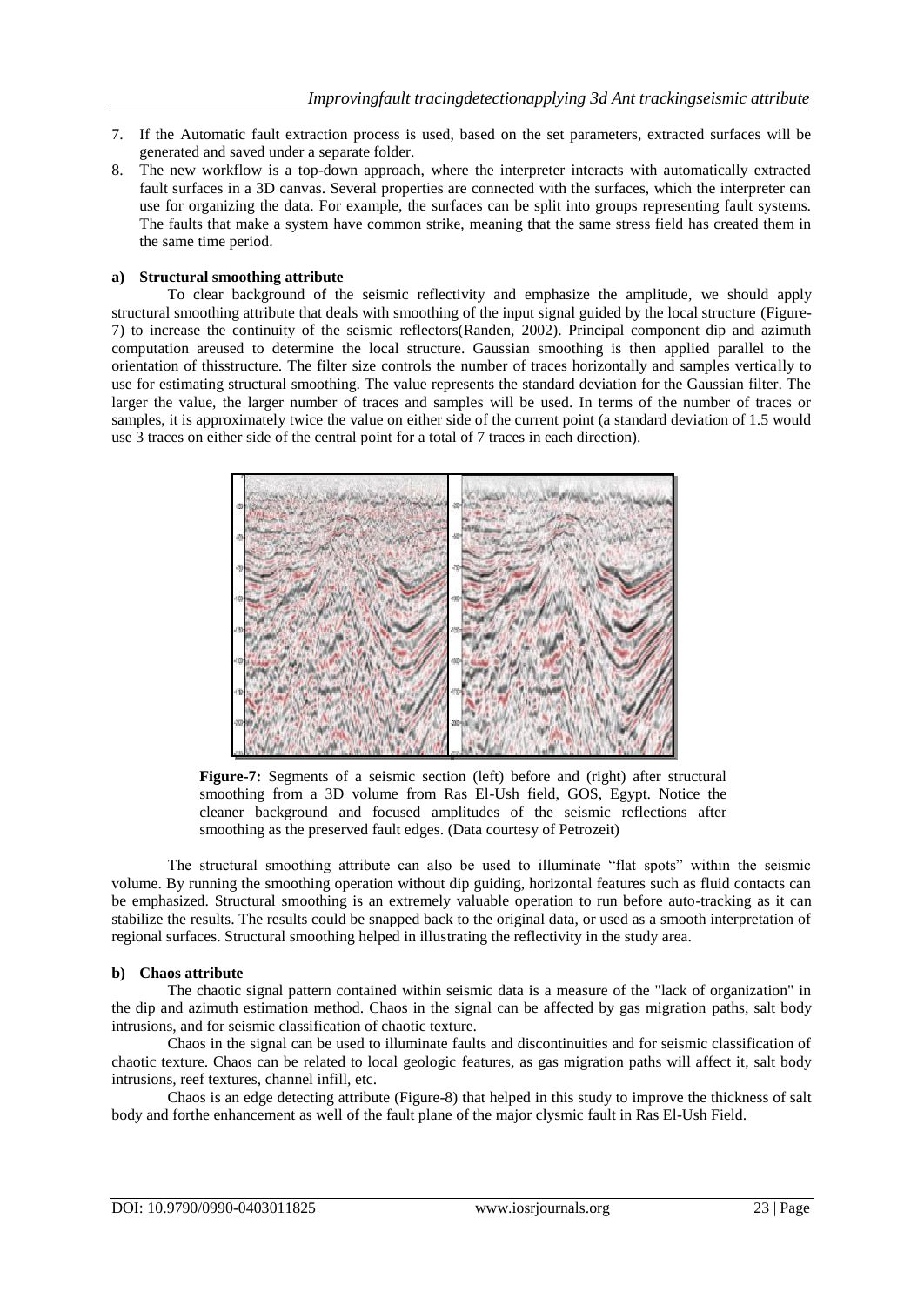

**Figure-8:** Segments of a seismic section (left) before and (right) after chaos attribute from a 3D volume from Ras El-Ush field, GOS, Egypt. Notice the Edge detecting of fault zone (Green oval) of the seismic reflections after application of smoothing and chaos (Variance) attributes as the preserved fault edges. (Data courtesy of Petrozeit)

This powerful tool is very useful in the study area (Figure-9) to filter correlated noise, for example,an a acquisition footprint, and it helped in isolation of specific fault systems of Zig Zag fault Pattern at the rift borders and within the rift basins that resulted from reactivation and hard linkage of the NW-trending shear zones via N-S and NNE-SSW Fault.(Mcclay & Khalil-2009).



**Figure-9:** Depth slice at (-)691m penetrated by Ras El-Ush-6 well at Fault point of South Gharib Fm. (a) Original seismic depth slice (b) After applying ant tracking attribute (c) Fault interpretation of the attributed depth slice (d) Full interpretation of the depth slice controlled with well data and ant tracking attribute. Notice Fault point (Red circle) matched with the result of ant tracking attribute.